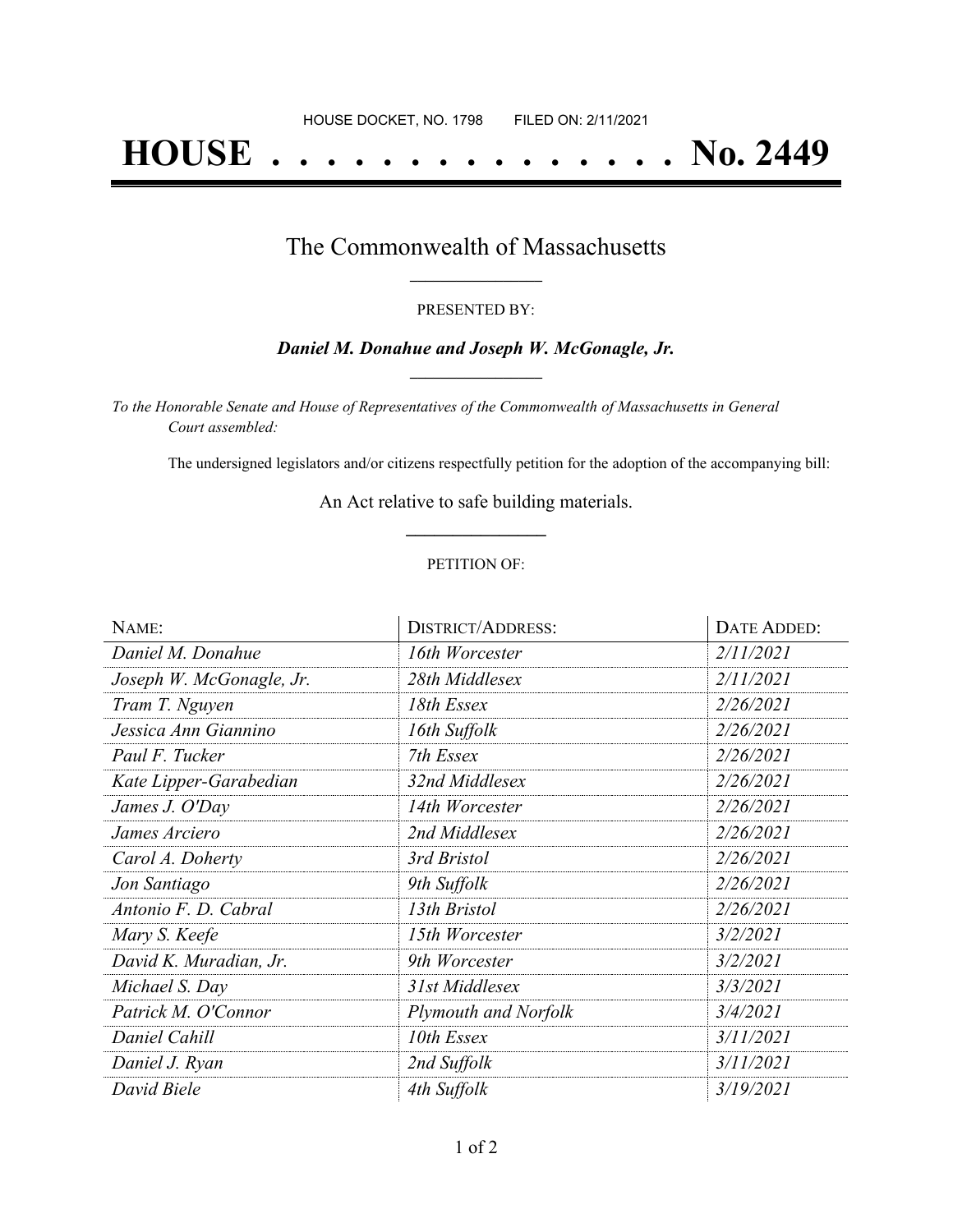| Edward F. Coppinger | 10th Suffolk  | 3/23/2021 |
|---------------------|---------------|-----------|
| Liz Miranda         | 5th Suffolk   | 6/8/2021  |
| Natalie M. Higgins  | 4th Worcester | 6/8/2021  |
| Natalie M. Higgins  | 4th Worcester | 6/8/2021  |
| Brian M. Ashe       | 2nd Hampden   | 6/8/2021  |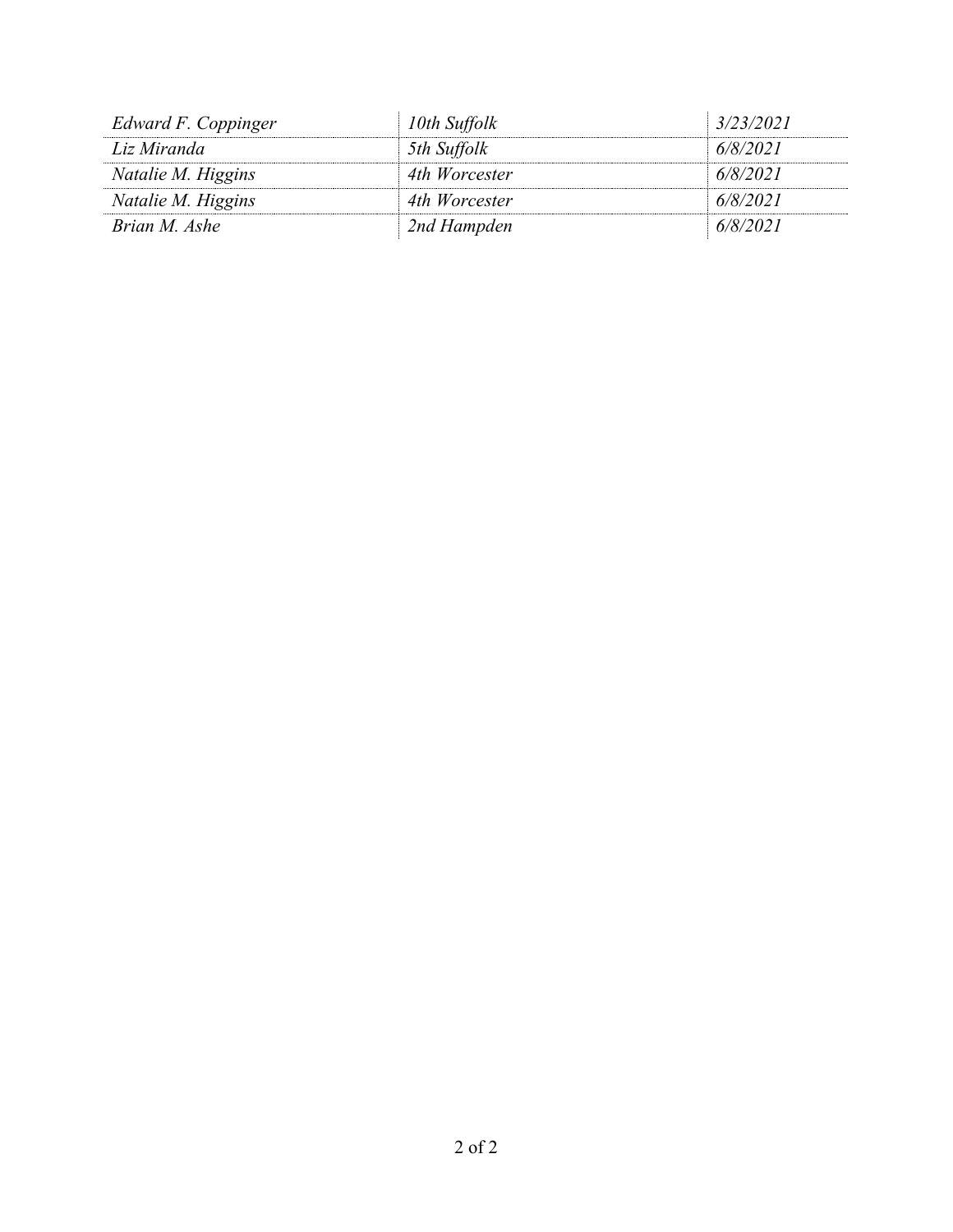# **HOUSE . . . . . . . . . . . . . . . No. 2449**

By Messrs. Donahue of Worcester and McGonagle of Everett, a petition (accompanied by bill, House, No. 2449) of Daniel M. Donahue, Joseph W. McGonagle, Jr. and others relative to safe building materials. Public Safety and Homeland Security.

## The Commonwealth of Massachusetts

**In the One Hundred and Ninety-Second General Court (2021-2022) \_\_\_\_\_\_\_\_\_\_\_\_\_\_\_**

**\_\_\_\_\_\_\_\_\_\_\_\_\_\_\_**

An Act relative to safe building materials.

Be it enacted by the Senate and House of Representatives in General Court assembled, and by the authority *of the same, as follows:*

| 1              | SECTION 1. Section 96 of chapter 143 of the General Laws, as appearing in the 2016             |
|----------------|------------------------------------------------------------------------------------------------|
| $\overline{2}$ | Official Edition, is hereby amended by inserting after the word code, in line 8, the following |
| 3              | words: -, light frame construction code under section 26J of chapter 148.                      |
| $\overline{4}$ | SECTION 2. Chapter 148 of the General Laws, as so appearing, is hereby amended by              |
| 5              | inserting after section 26I the following section: -                                           |
| 6              | Section 26J. Light Frame Construction Code.                                                    |
| 7              | (a) As used in this section the following terms shall, unless the context clearly requires     |
| 8              | otherwise, have the following meanings: -                                                      |
| 9              | "Dwelling unit", a single unit providing complete, independent living facilities for one or    |
| 10             | more persons living as a single housekeeping unit, including permanent provisions for living,  |
| 11             | sleeping, eating, cooking, and sanitation.                                                     |
|                |                                                                                                |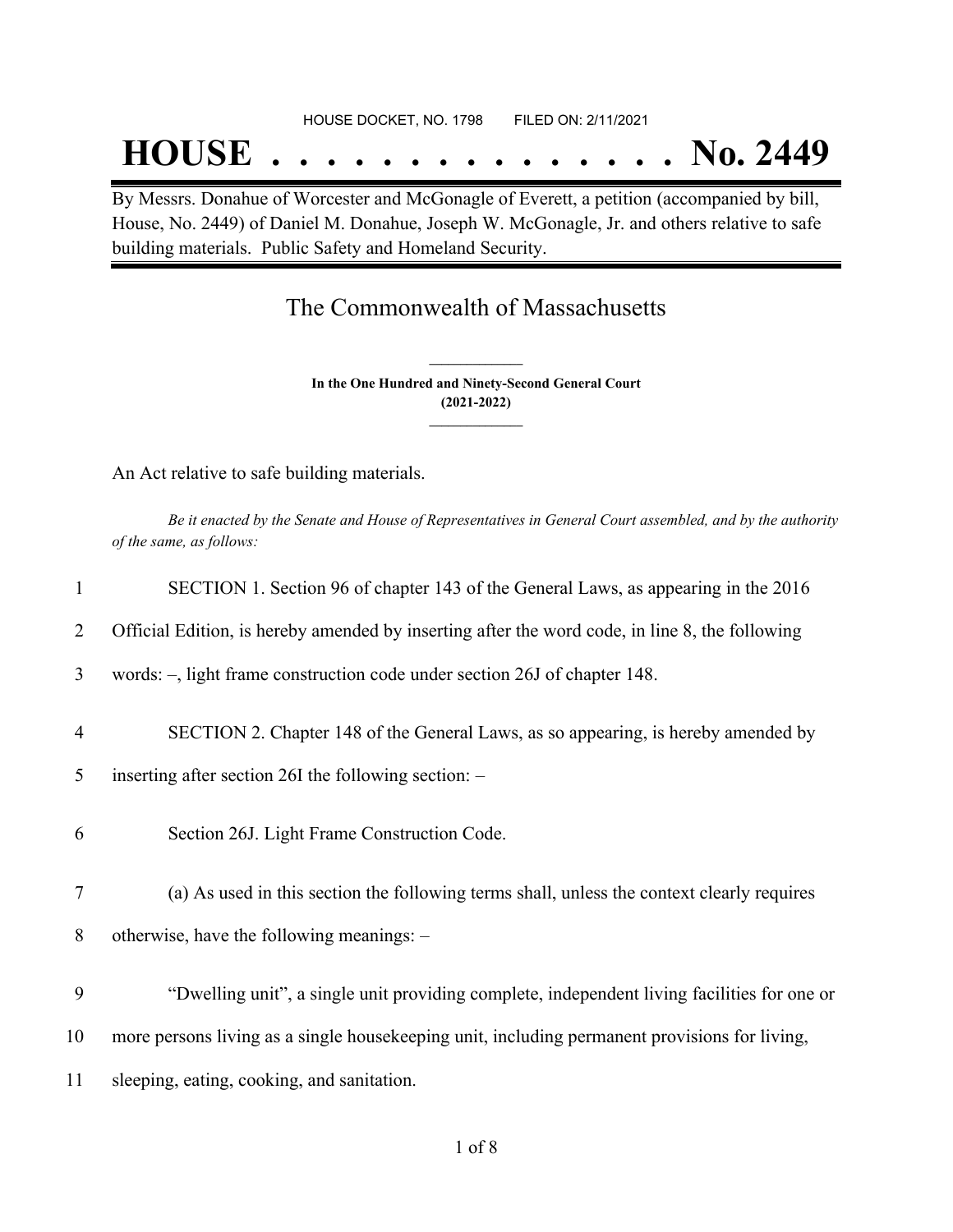| 12 | "Fire barrier", a fire-resistance rated wall assembly of materials designed to restrict the |
|----|---------------------------------------------------------------------------------------------|
|    | 13 spread of fire in which continuity is maintained.                                        |

 "Fire partition", a vertical assembly of materials designed to restrict the spread of fire in which openings are protected.

 "Fire wall", a fire-resistance rated wall having protected openings, which restricts the spread of fire and extends continuously from the foundation to or through the roof, with sufficient structural stability under fire conditions to allow collapse of construction on either side without collapse of the wall.

- "Fire watch warden", an individual hired to monitor new residential use structure construction projects that utilize light frame construction.
- "Horizontal assembly", a fire-resistance rated floor or roof assembly of materials designed to restrict the spread of fire in which continuity is maintained.
- "Horizontal separation", a floor assembly separating dwelling units in the same structure, a floor assembly separating sleeping units in the same structure, and a floor assembly separating dwelling or sleeping units from other occupancies contiguous to them in the same structure.
- "Light frame construction", a type or construction the vertical and horizontal structural elements of which are primarily formed by a system of repetitive wood framing members or that utilizes metal-plate-connected wood trusses, metal-plate-connected metal-web wood trusses, pin- end connected steel-web wood trusses, wooden I-joists, solid-sawn wood joists, composite wood joists as floor or roof system structural elements, or load bearing elements made of combustible materials.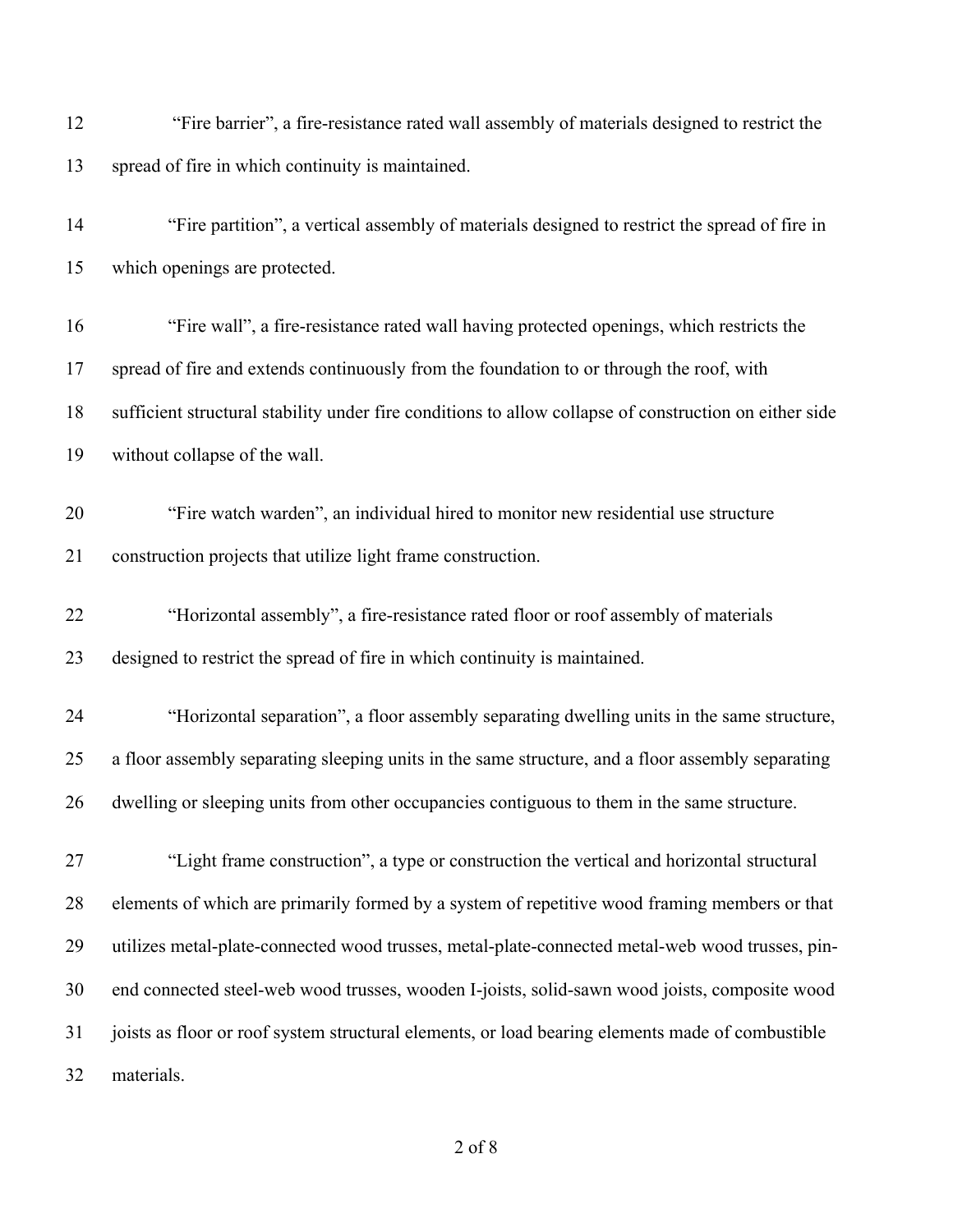| 33 | "Planned real estate development" or "development", any real property, whether                     |
|----|----------------------------------------------------------------------------------------------------|
| 34 | contiguous or not, which consists of or will consist of, separately owned areas, irrespective of   |
| 35 | form, be it lots, parcels, units, or interest, and which are offered or disposed of pursuant to a  |
| 36 | common promotional plan, and providing for common or shared elements or interests in real          |
| 37 | property. This definition shall not apply to any form of timesharing but it shall include;         |
| 38 | condominiums, any form of homeowners' association, any housing cooperative or any                  |
| 39 | community trust or other trust device.                                                             |
| 40 | "Residential use structure", a hotel, motel, resort, boarding house or inn as those terms          |
| 41 | are defined in section 12A of chapter 140; a multiple dwelling, as that term is defined in section |
| 42 | 13A of chapter 22; or rooming house, as that term is defined in section 199B of chapter 111.       |
| 43 | "Sleeping unit", a room or space in which people sleep, which can also include                     |
| 44 | permanent provisions for living, eating, and either sanitation or kitchen facilities but not both, |
| 45 | but does not include such a room or space that is also part of a dwelling unit.                    |
| 46 | (b) A new residential use structure containing more than two dwelling or sleeping units            |
| 47 | under the R Occupancy in the International Building Code (IBC) may only be constructed             |
| 48 | utilizing light frame construction if the following requirements are satisfied:                    |
| 49 | (1) Notwithstanding any other provision in this chapter, an automatic sprinkler system             |
| 50 | shall be installed throughout the structure in accordance with the requirements of National Fire   |
| 51 | Protection Association (NFPA) 13, Standard for the Installation of Sprinkler Systems.              |
| 52 | (2) The number of stories permitted in the structure shall be measured from grade plane            |
| 53 | and includes any pedestal or podium.                                                               |
|    |                                                                                                    |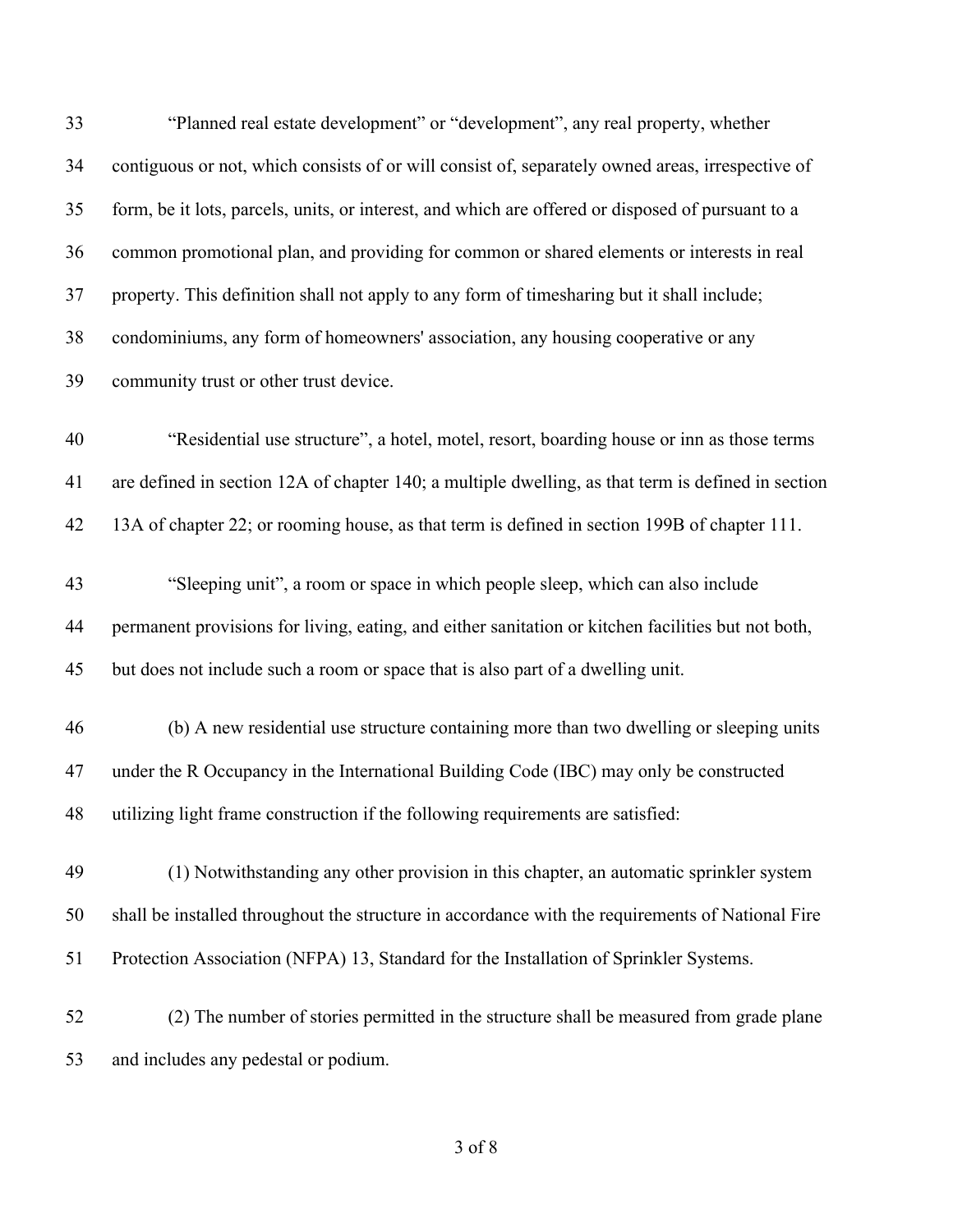| 54 | (3) Each fire partition shall:                                                             |
|----|--------------------------------------------------------------------------------------------|
| 55 | (i) be constructed of noncombustible materials or fire retardant treated wood as per the   |
| 56 | current edition of NFPA 703;                                                               |
| 57 | (ii) be constructed with a fire-resistance rating of at least one hour; and                |
| 58 | (iii) comply with all other requirements for fire partitions under the IBC.                |
| 59 | (4) Each horizontal assembly installed between floors separating dwelling or sleeping      |
| 60 | units shall:                                                                               |
| 61 | (i) be constructed of noncombustible materials or fire retardant treated wood as per the   |
| 62 | current edition of NFPA 703;                                                               |
| 63 | (ii) be constructed as a horizontal assembly with a fire-resistance rating of at least one |
| 64 | hour; and                                                                                  |
| 65 | (iii) comply with all other requirements for horizontal assemblies under the code.         |
| 66 | (5) Each fire wall shall:                                                                  |
| 67 | (i) be constructed of noncombustible materials or fire retardant treated wood as per the   |
| 68 | current edition of NFPA 703;                                                               |
| 69 | (ii) not be adversely affected by moisture;                                                |
| 70 | (iii) be capable of passing the hose stream test in accordance with the code; and          |
| 71 | (iv) shall be a minimum of a 2-hour rated assembly (per the IBC).                          |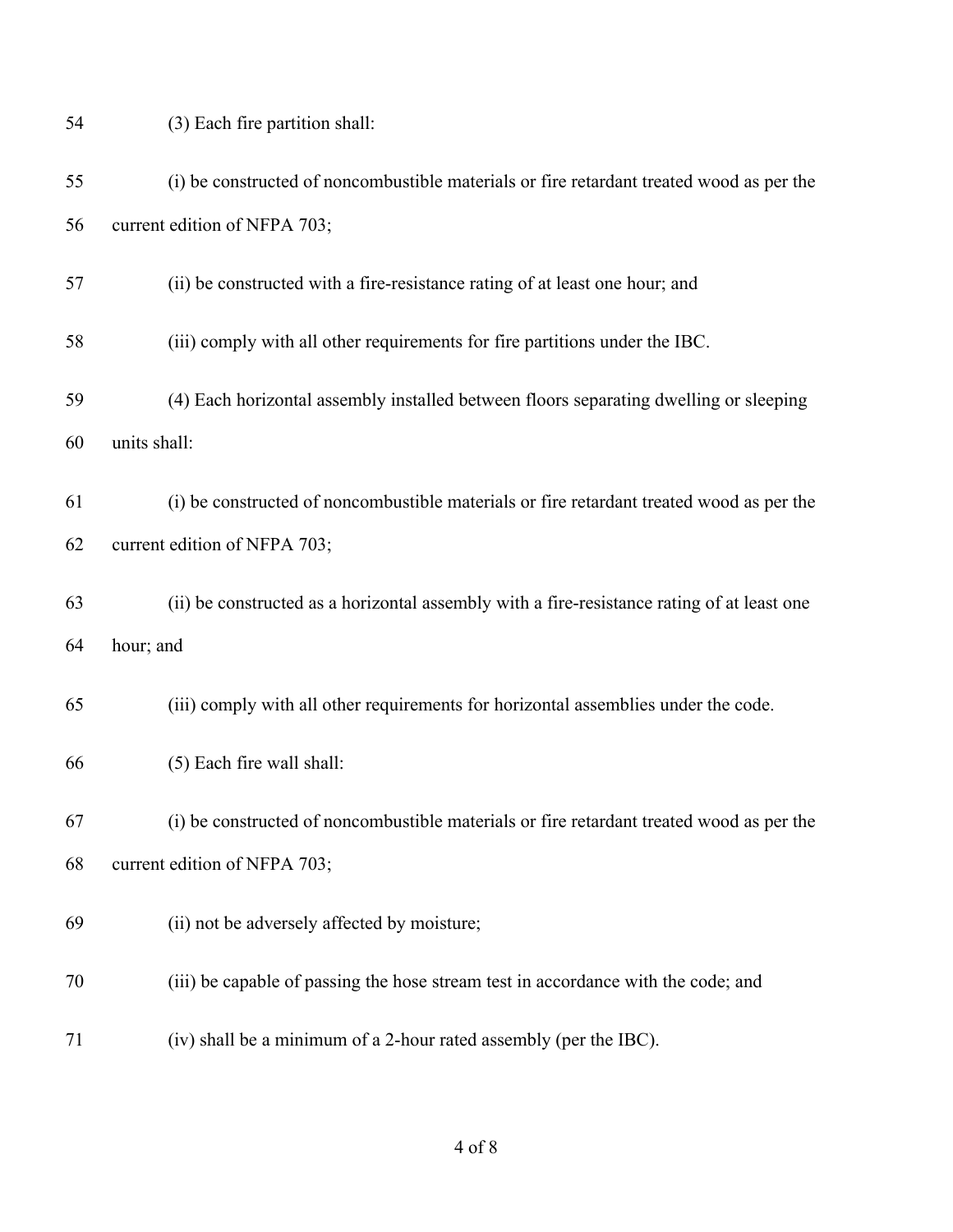| 72 | (6) (i) If any light framing of the structure is unprotected, the structure shall not have            |
|----|-------------------------------------------------------------------------------------------------------|
| 73 | more than three stories and shall not exceed 60 feet above grade plane.                               |
| 74 | (ii) If all light framing of the structure is protected, the structure shall not have more than       |
| 75 | four stories and shall not exceed 70 feet above grade plane.                                          |
| 76 | (7) If the structure has five or more dwelling or sleeping units, a horizontal assembly               |
| 77 | shall not be considered to create separate and distinct structures for the purposes of determining    |
| 78 | area limitations, continuity of fire walls, limitation of number of stories, and type of construction |
| 79 | as provided under this subsection and the code.                                                       |
| 80 | (c) The contractor, or subcontractor for a construction project proposed in accordance                |
| 81 | with this section shall be registered with the board of building regulations.                         |
| 82 | (d) The construction of a new residential use structure containing more than two dwelling             |
| 83 | or sleeping units utilizing light frame construction shall not commence unless a fire watch           |
| 84 | warden who meets the requirements of paragraph (1) of this subsection is present 24 hours a day       |
| 85 | to monitor the construction and alert firefighters, medical, rescue, or law enforcement personnel     |
| 86 | if a fire or other emergency occurs.                                                                  |
| 87 | (1) A person shall be eligible to be a fire watch warden shall be eligible to be a fire watch         |
| 88 | warden if the person is qualified pursuant to regulations issued by the marshal and is an active or   |
| 89 | retired firefighter, a retired or active building trades council member, retired or active police     |
| 90 | officer or first responder or registered/certified security guard, retired or current building or     |
| 91 | zoning code official, or is a current or retired fire inspector or fire marshal (or individual deemed |

to comply) who is certified pursuant to regulations issued by the marshal.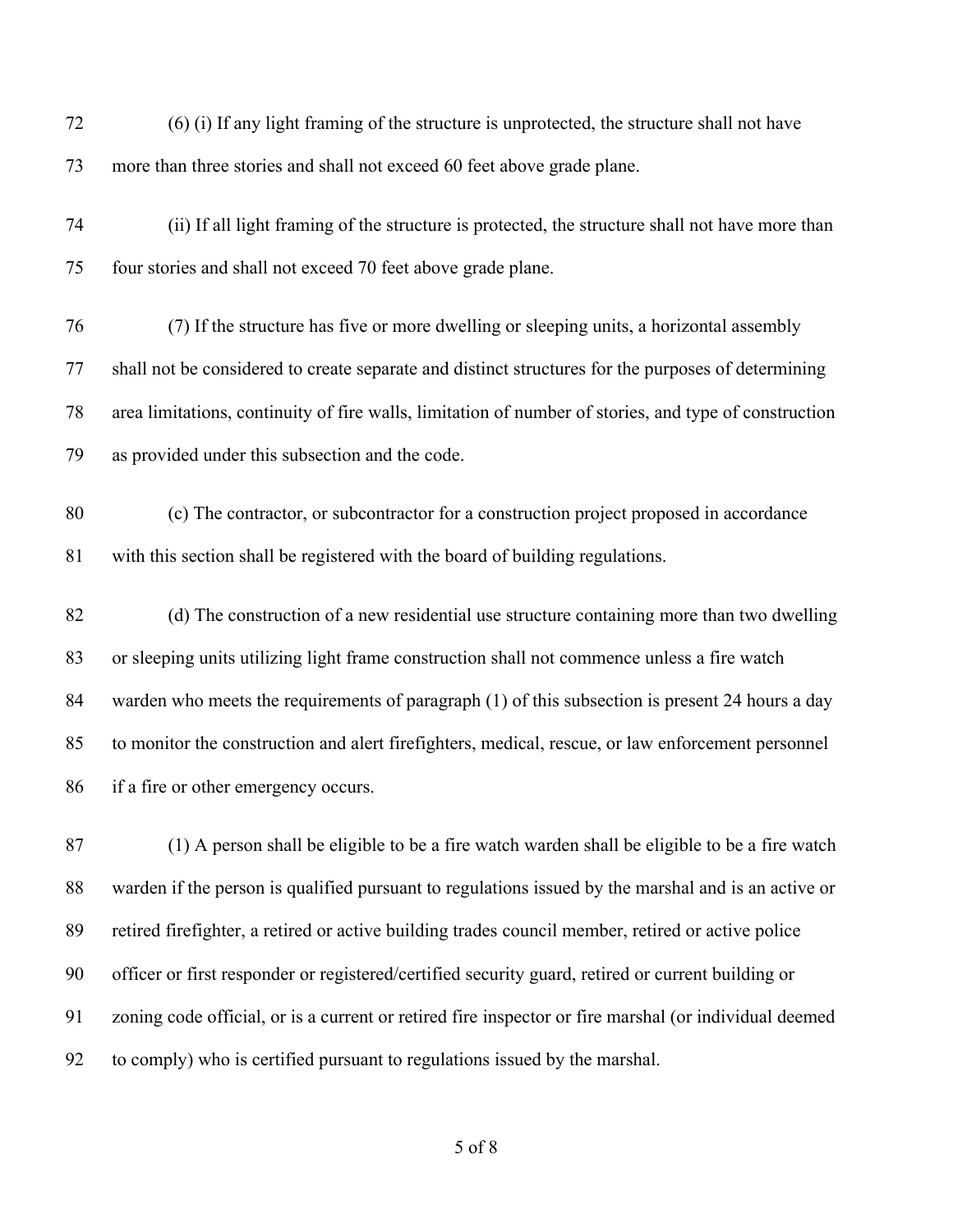(2) A developer or owner of a construction project subject to the provisions of this subsection shall be responsible for hiring, training, and compensating the fire watch wardens, and any expense to ensure that they are on site, including inspection by the department or the local enforcing agency.

 (3) A fire watch warden shall make regular inspections and patrols of the area assigned to the fire watch warden for supervision by the developer or owner. A fire watch warden shall not be assigned any other responsibilities that would interfere with or prevent the fire watch warden from carrying out the fire watch warden's responsibilities under this subsection.

 (4) A fire watch warden shall maintain a record of activities performed in connection with the construction project that constitute a potential threat to fire safety. The records shall be submitted to the department on a weekly basis and the division may, in its discretion, take any action appropriate to abate any fire safety issues, including, but not limited to, requesting that the local enforcing agency revoke the construction permit for the project.

 (5) A fire watch warden shall be present after 4pm Monday through Friday, 24-hours a day on weekends, and all legal holidays where construction is not taking place throughout the construction project and shall continue to monitor the construction project until the final sprinkler inspection is completed and a certificate of occupancy is issued.

 (6) The department may assess a developer or owner of a construction project, utilizing a fire watch warden pursuant to this subsection, reasonable administrative fees incurred by the division in performing its duties as set forth in this subsection.

 (7) The provisions of this subsection shall not apply to a townhouse or other single-family dwelling. For purposes of this section, "townhouse" means a single-family dwelling unit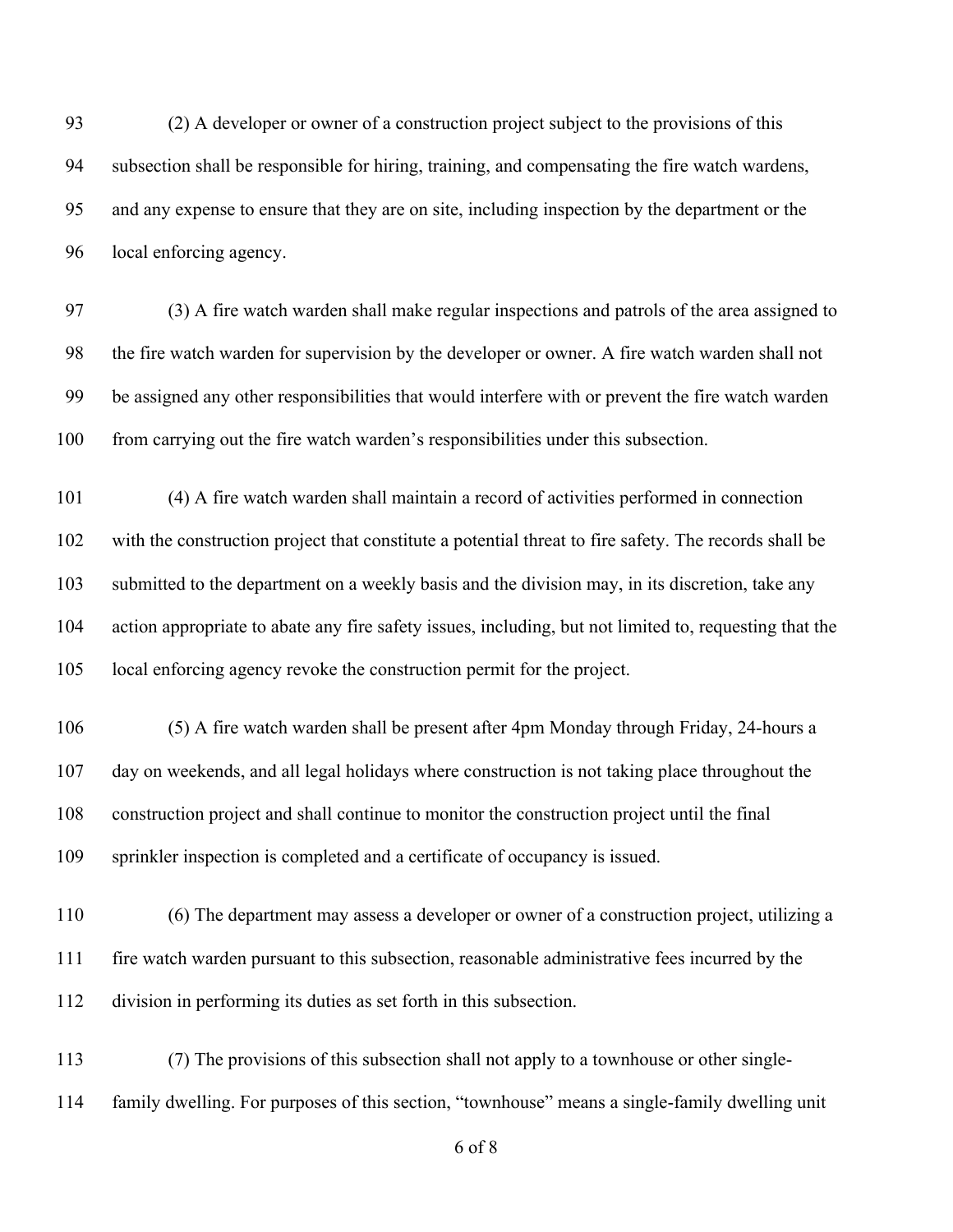constructed in a group of 3 or more attached units in which each unit extends from the 116 foundation to roof and with open space on a least 2 sides.

 (e) The board and the marshal shall promulgate rules and regulations to effectuate the provisions of this section, and shall revise any applicable codes accordingly.

 (f) The marshal shall, promulgate rules and regulations to require that an identifying emblem be affixed to the front of each exterior entrance of structures with light frame or truss construction to clearly communicate that the structure in the affected area is combustible and known to the State to pose a fire hazard. The emblem shall be of a bright and reflective color, or made of reflective material. The shape of the emblem shall be an isosceles triangle and the size shall be 12 inches horizontally by 6 inches vertically. The following letters, of a size and color to make them conspicuous, shall be printed on the emblem: "LF" to signify light frame construction; "F" to signify a floor with truss construction; "R" to signify a roof with truss construction; or "F/R" to signify both a floor and roof with truss construction. The emblem shall be permanently affixed to the left of the main entrance door at a height between four to six feet above the ground and shall be installed and maintained by the owner of the building.

 (d) Detached 1 and 2 family residential structures with truss construction which are not part of a planned real estate development shall be exempt from the provisions of this section; provided however, the legislative body of a municipality may require by ordinance that emblems be affixed on structures with truss construction. Individual structures and dwelling units with truss construction which are part of a planned real estate development shall not be required to have an identifying emblem if there is an emblem affixed at each entranceway to the development.